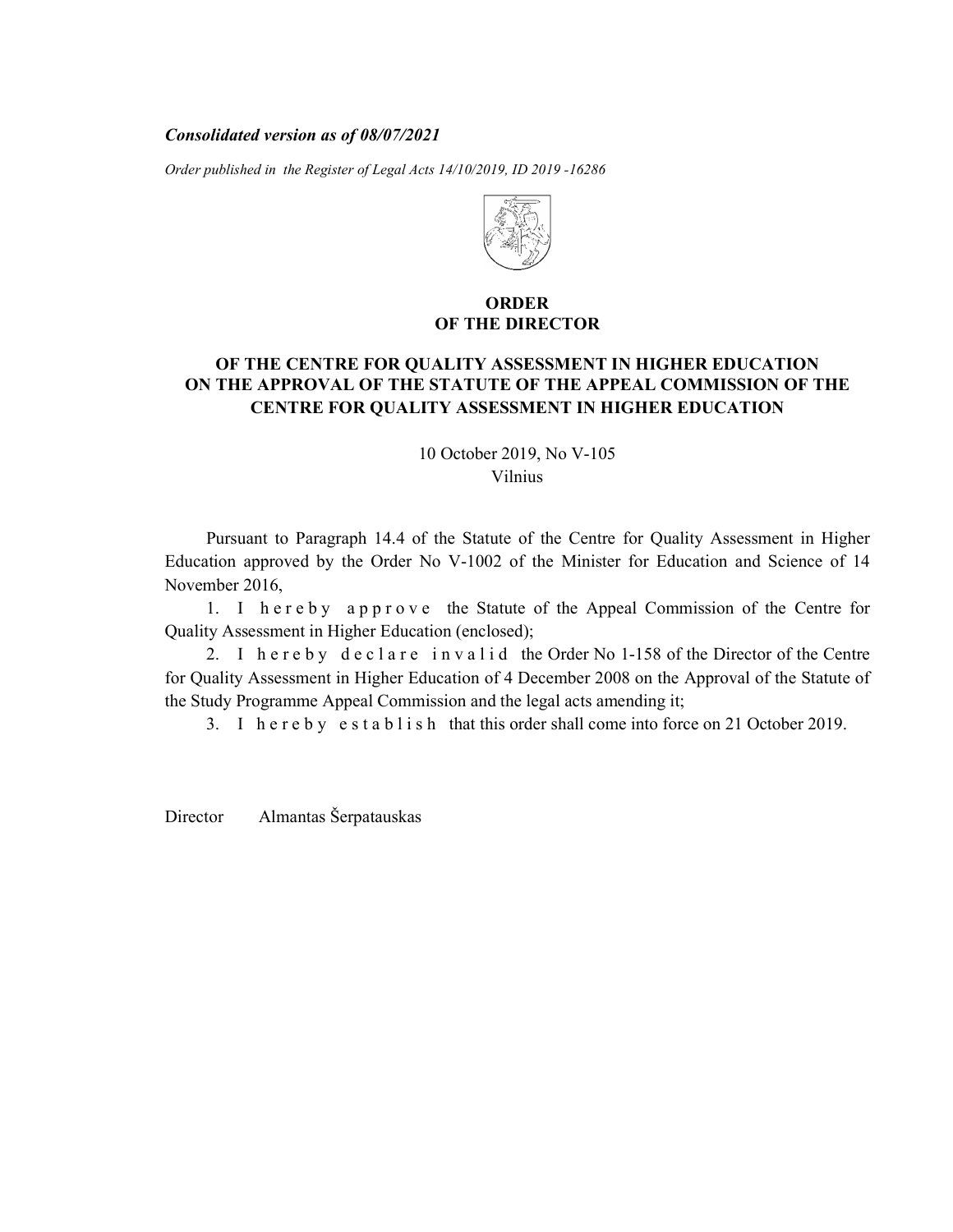APPROVED BY Order No. V-105 of the Director of the Centre for Quality Assessment in Higher Education of 9 March 2020

## THE STATUTE OF THE APPEAL COMMISSION OF THE CENTRE FOR QUALITY ASSESSMENT IN HIGHER EDUCATION

## CHAPTER I GENERAL PART

1. The Statute of the Appeal Commission of the Centre for Quality Assessment in Higher Education (hereinafter referred to as the 'Statute') shall establish the functions, rights and duties of the Appeal Commission of the Centre for Quality Assessment in Higher Education (hereinafter referred to as the 'Appeal Commission'), operating under the Centre for Quality Assessment in Higher Education (hereinafter referred to as the 'Centre'), the procedure for formation and organisation of activities thereof, as well as the procedure for submission and examination of appeals.

2. The Appeal Commission is a collegiate body that examines appeals submitted to the Centre by a higher education institution in relation to decisions taken by the Centre concerning study programmes, study fields, application documents for study authorisation or study-related activities (hereinafter referred to as 'Application documents'), the external assessment of the activities of Lithuanian higher education institutions and branches of foreign higher education institutions in the Republic of Lithuania (hereinafter referred to as the 'Appeal').

3. The Appeal Commission shall carry out its activities in accordance with the Constitution of the Republic of Lithuania, laws of the Republic of Lithuania, other legal acts of the Republic of Lithuania regulating the system of education, research and higher education studies, and the present Statute.

4. The Appeal Commission shall be guided in its activities by the following principles:

4.1. Principle of objectivity. When examining the material submitted by the Centre, expressing his/her opinion, submitting questions and suggestions, taking decisions, a member of the Appeal Commission, shall not have a preconceived notion on the issue under consideration, rely on facts and the information provided;

4.2. Principle of impartiality. A member of the Appeal Commission shall act independently, shall not represent any institution or the interests of individuals, shall rely on his/her competence, shall declare his/her interests with regard to issues on the agenda before each meeting and take all reasonable steps to avoid a conflict of interest;

4.3. Principle of respect. A member of the Appeal Commission shall act professionally, politely, shall not abuse his/her position, shall not use financial, psychological or other pressure, shall listen to the persons or other members of the Appeal Commission attending the meeting, shall prepare for the meeting, shall comprehensively familiarise himself/herself with the material submitted, shall speak briefly, shall refrain from criticising or submitting proposals to higher education institutions regarding the implementation of studies or the activities of higher education institutions;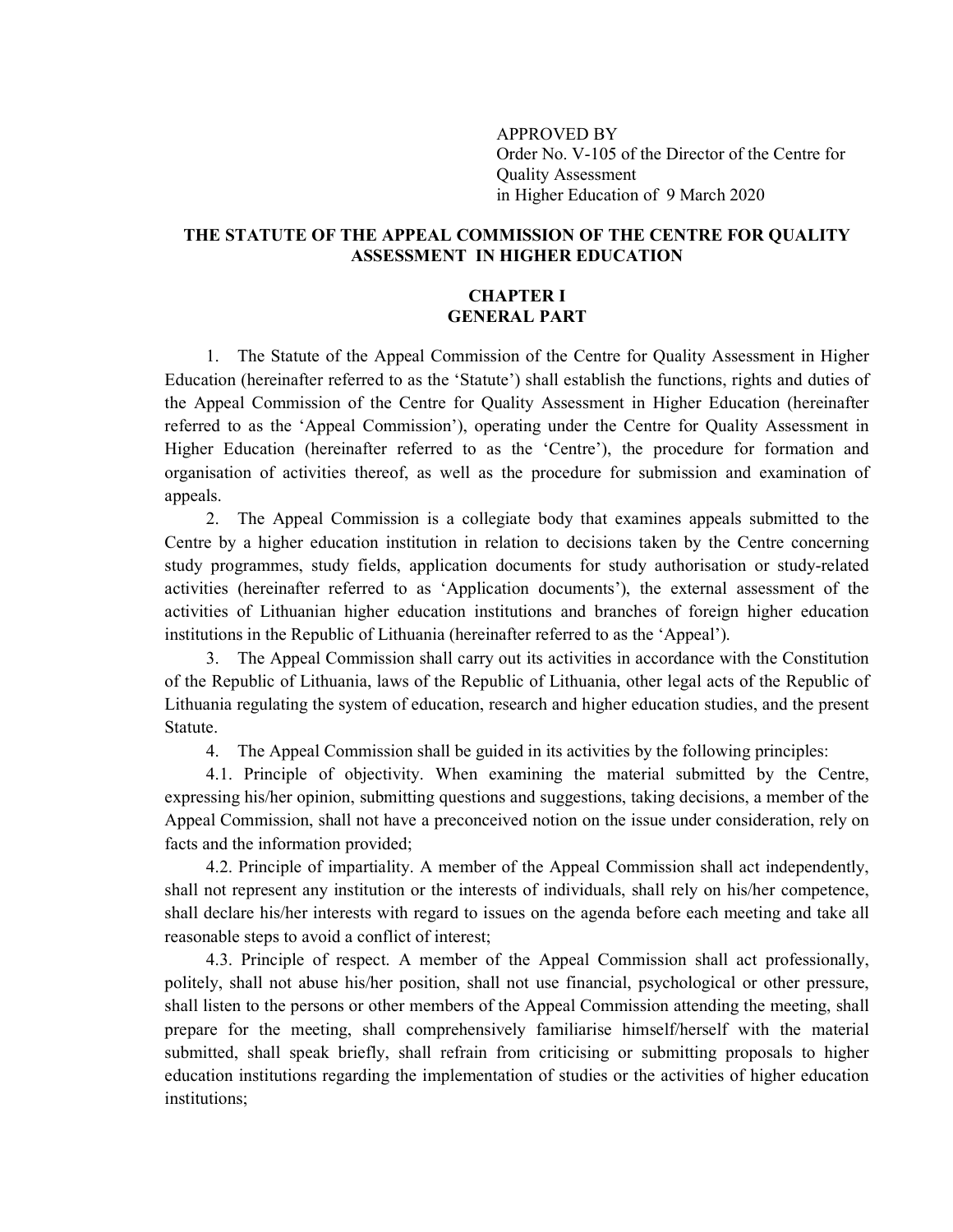4.4. Principle of confidentiality. All information relating to the operation of the Appeal Commission (issues under consideration, opinions expressed by participants, summary of selfexamination, description of study programme or application documents and additional documents submitted for assessment, personal data of participants) shall be used solely for the purposes of the Appeal Commission and may not be made public or disclosed to third parties.

5. The Appeal Commission shall assess the merits of the decisions taken by the Centre within the limits of the requirements and arguments set out in the appeal.

6. The activities of the Appeal Commission shall be communicated to the public in the annual operating report of the Centre and on the website of the Centre.

## CHAPTER II FUNCTIONS, RIGHTS AND DUTIES

7. The Appeal Commission shall perform the following functions:

7.1. handle the appeals submitted by higher education institutions and adopt one of the decisions listed in Paragraph 35 of the Statute hereof;

7.2. submit proposals to the Centre on the improvement of legal acts regulating activities, studies of higher education institutions and their organisation, external evaluation, accreditation and appeal procedures.

8. While performing its functions, the Appeal Commission shall have the right to request experts, research and study institutions, the staff of the Centre – evaluation coordinators or other interested parties to provide opinions or information on the matter under consideration at its sittings.

9. The members of the Appeal Commission must:

9.1. attend the meetings of the Appeal Commission and, if unable to attend, inform the Centre of the absence of appearance at least three working days before the sitting, except in the event of illness or unforeseen circumstances;

9.2. fulfil assignments in a timely and proper manner, arrive at the meeting only after analysing the appeal and other material of the meeting to be considered during the meeting;

9.3. adhere to the principles, ethics and other requirements set out in Paragraph 4 of the Statute;

9.4. having familiarised themselves with the scheduled agenda of the meeting, inform the Center in advance of possible conflicts of interest and abstain from the consideration, discussion, debates, voting and formalisation of such issues (the member of the Commission must leave the meeting room during the discussion of the matter).

10. The Appeal Commission shall be held responsible for timely handling of appeals, development of grounded, reasoned proposals and decisions and their presentation to the Centre.

11. Members of the Appeal Commission shall bear responsibility for the implementation of the functions attributed to the Appeal Commission, adherence to the legal acts following the procedure established by the legal acts.

#### CHAPTER III FORMATION PROCEDURE

12. The Appeal Commission shall be composed of 7 members delegated by the entities indicated in Paragraph 13 of the Statute. Members to the Appeal Commission shall be appointed for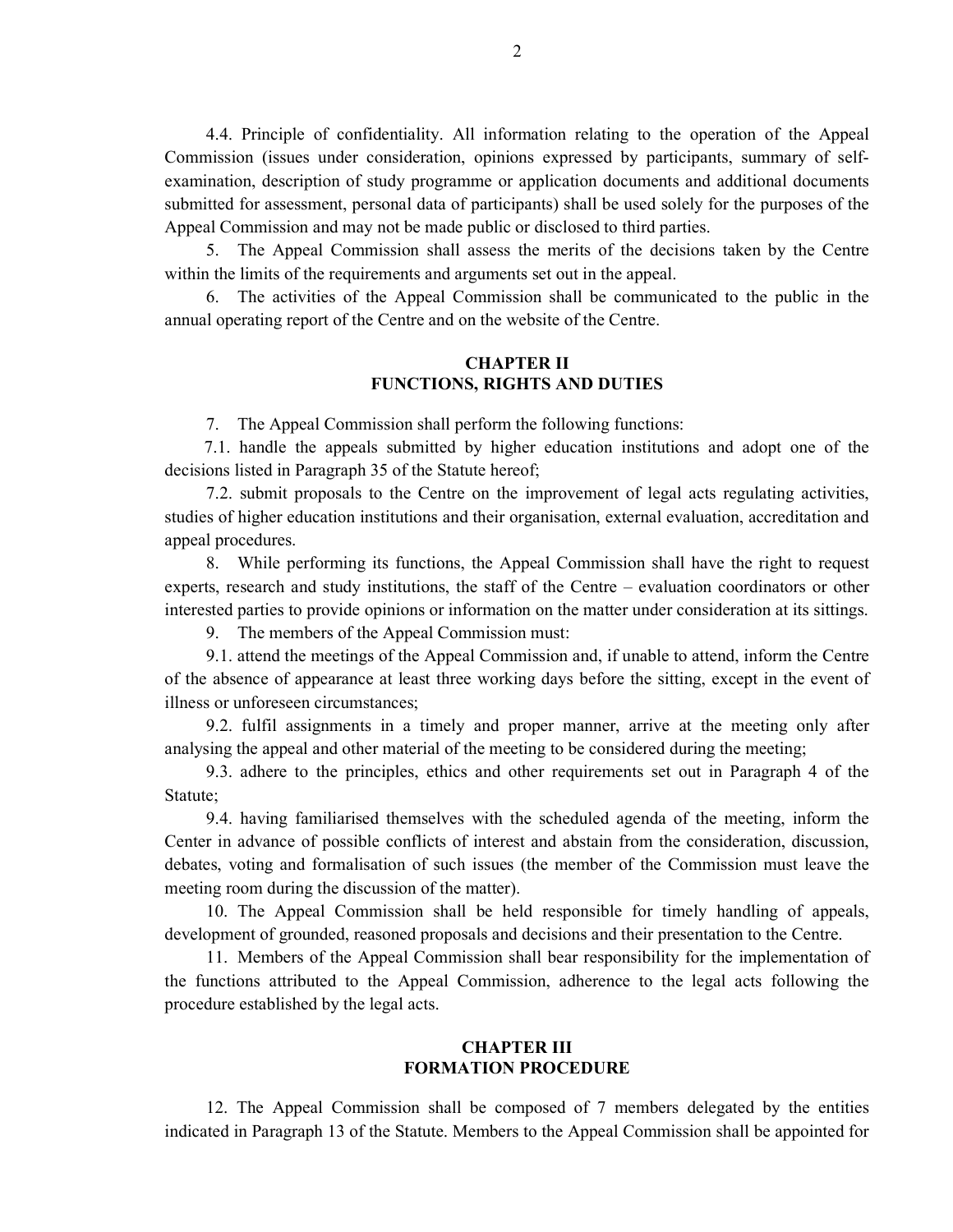the maximum term of office of three years. Members proposed by the Lithuanian Students' Union shall be appointed for the maximum term of office of two years. A third of the members of the Appeal Commission shall be replaced on a yearly basis. The same person may be appointed as a member of the Appeal Commission for no more than two successive terms of office. The composition of the Appeal Commission shall be approved by the Director of the Centre.

Amendments to the paragraph:

No <u>V-40</u>, 29/06/2021, the Register of Legal Acts 14/10/2019, ID 2021-15430

13. The Appeal Commission shall be composed of the following:

13.1. two students' representatives – members delegated by Lithuanian students' representations or their union (unions);

13.2. one person delegated by the Lithuanian Research Council;

13.3. two persons delegated by the Lithuanian University Rectors' Conference;

13.4. two persons delegated by the Lithuanian Colleges of Higher Education Directors' Conference;

13.5. two persons delegated by the organisations uniting social partners of higher education institutions.

Amendments to the item:

No <u>V-40</u>, 29/06/2021, the Register of Legal Acts 14/10/2019, ID 2021-15430

14. The Centre shall appoint the Chair and the Deputy Chair of the Appeal Commission from the members of the Appeal Commission.

15. In case no new member of the Appeal Commission is appointed at the end of the term of office of the member, the outgoing member shall remain in his/her office until the appointment of a new member, but for a period not exceeding six months from the end of the term of office.

16. If a member of the Appeal Commission fails to fulfil his/her duties in timely and proper manner (misses three meetings of the Appeal Commission without prior notice and/or fails to adhere to the ethical requirements, fails to perform or improperly performs tasks assigned to him/her by the Chair (the Secretary of the Commission) of the Appeal Commission or fails to fulfil or improperly fulfils any other duties established in this Statute, etc.), the Centre may recall the member from the Appeal Commission.

## CHAPTER IV ORGANISATION OF ACTIVITIES

17. The main form of the activities of the Appeal Commission shall be a meeting. Meetings of the Appeal Commission shall be held in the Centre. In exceptional cases, members of the Appeal Commission may also attend the meeting at a distance.

18. The Centre shall create the conditions for the operation of the Appeal Commission.

19. The Centre shall convene meetings of the Appeal Commission as required.

20. Meeting materials shall be distributed to the members of the Appeal Commission at least five working days before the meeting. In special cases, meeting materials may be distributed later, upon coordination with the Chair of the Appeal Commission.

21. A meeting of the Appeal Commission shall be considered lawful if at least five members of the Appeal Commission are present at the meeting. The legality of the meeting shall not be affected by the withdrawal of the persons present at the meeting from the consideration of the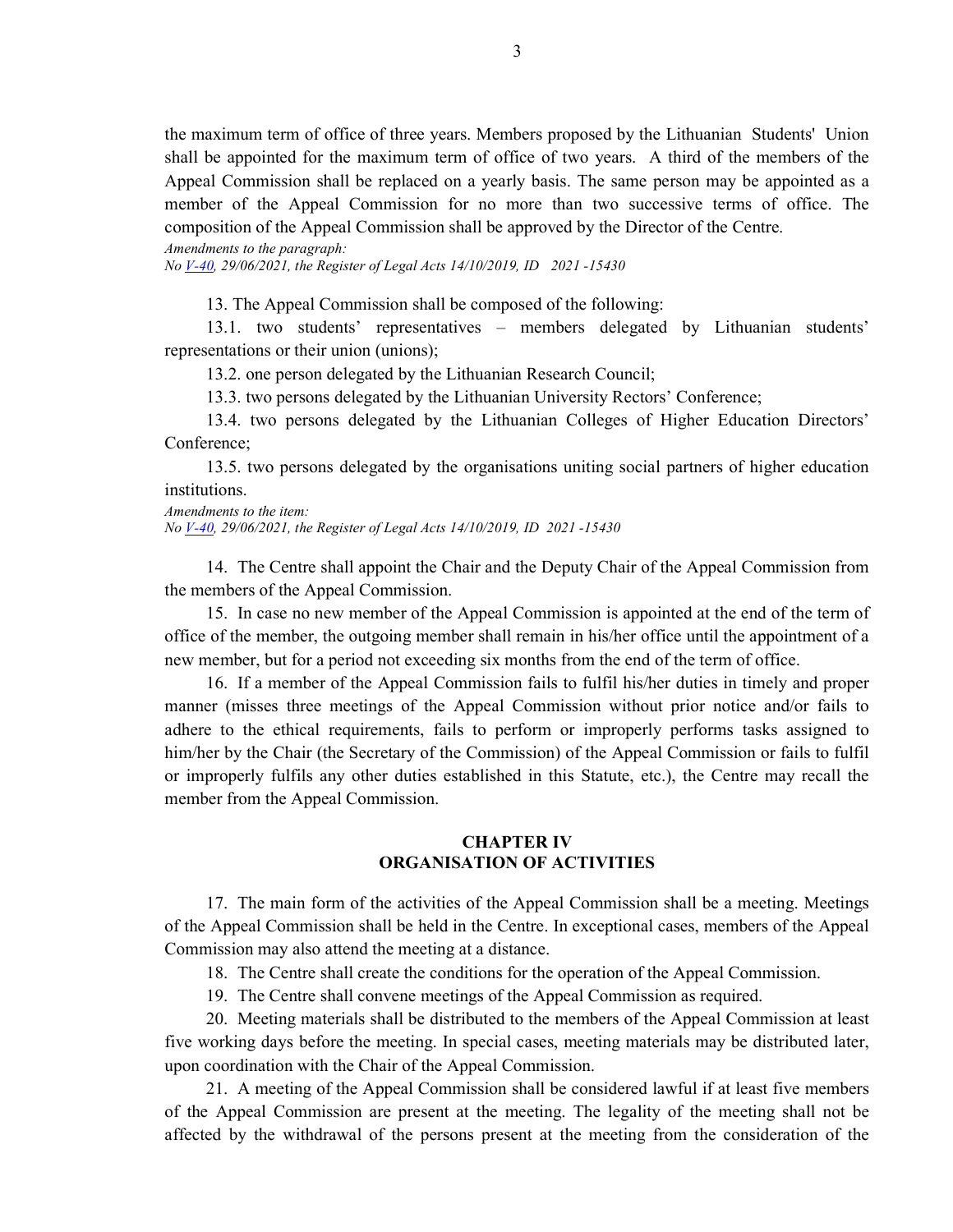issues. Decisions of the Appeal Commission shall be adopted by open voting at the meeting. A decision shall be deemed to have been adopted when a majority of the members of the Appeal Commission present and not having opted out voted for it. In the event of a tied vote at the time of voting, the vote of the Chair of the Appeal Commission shall be decisive. When voting on the assent of the proposal, the members of the Appeal Commission can vote "for" or "against". Abstention at voting is prohibited.

22. Minutes of all meetings of the Appeal Commission shall be kept and audio recording shall be made.

23. Members of the Appeal Commission unable to attend the meeting can express their opinion in writing before the meeting. Written opinion shall be announced at the meeting.

24. If the Appeal Commission is not able to adopt decisions established in Paragraph 35 of the Statute herein due to objective reasons, the Appeal Commission may postpone the decision making until the next meeting by the majority of votes of the members present at the meeting.

25. The Chair of the Appeal Commission shall perform the following functions:

26.1. preside over the work of the Appeal Commission;

26.2. represent the Appeal Commission or delegate this function to his/her Deputy, and if not possible – to any member of the Appeal Commission;

26.3. bear responsibility for the quality and effectiveness of the activities of the Appeal Commission, as well as the validity of decisions adopted and proposals made.

26. In absence of the Chair of the Appeal Commission, his/her functions shall be performed by the Deputy Chair of the Appeal Commission, and in absence of both – a member of the Appeal Commission present at the meeting shall be elected by the majority of votes of the members present at the meeting.

27. The secretary of the Appeal Commission shall organise the operation of the Appeal Commission, who shall be appointed by the Centre from the civil servants and/or employees of the Centre.

28. The Secretary of the Appeal Commission shall perform the following functions:

28.1. communicate information to the members of the Appeal Commission on the scheduled time and venue of the meeting, prepare the agenda of the meetings, provide the members with meeting material;

28.2. Provide the Director of the Centre with information on the estimated costs related to the operation of the Appeal Commission;

28.3 prepare draft documents relating to the operation of the Appeal Commission, make audio recordings during meetings, draw up minutes, copies or extracts thereof;

28.4 together with the Chair of the Appeal Commission, inform the Centre about the activities of the Appeal Commission.

29. Where the matter under consideration may cause the conflict of public and private interests of the secretary of the Appeal Commission, the latter must opt out from the matter consideration, discussion, debates, voting and formalisation of results. In such a case, another civil servant or employee appointed by the Director of the Centre shall perform the duties of secretary.

30. Information relating to the activities of the Appeal Commission shall be kept at the Centre following the procedure established by the Centre.

## CHAPTER V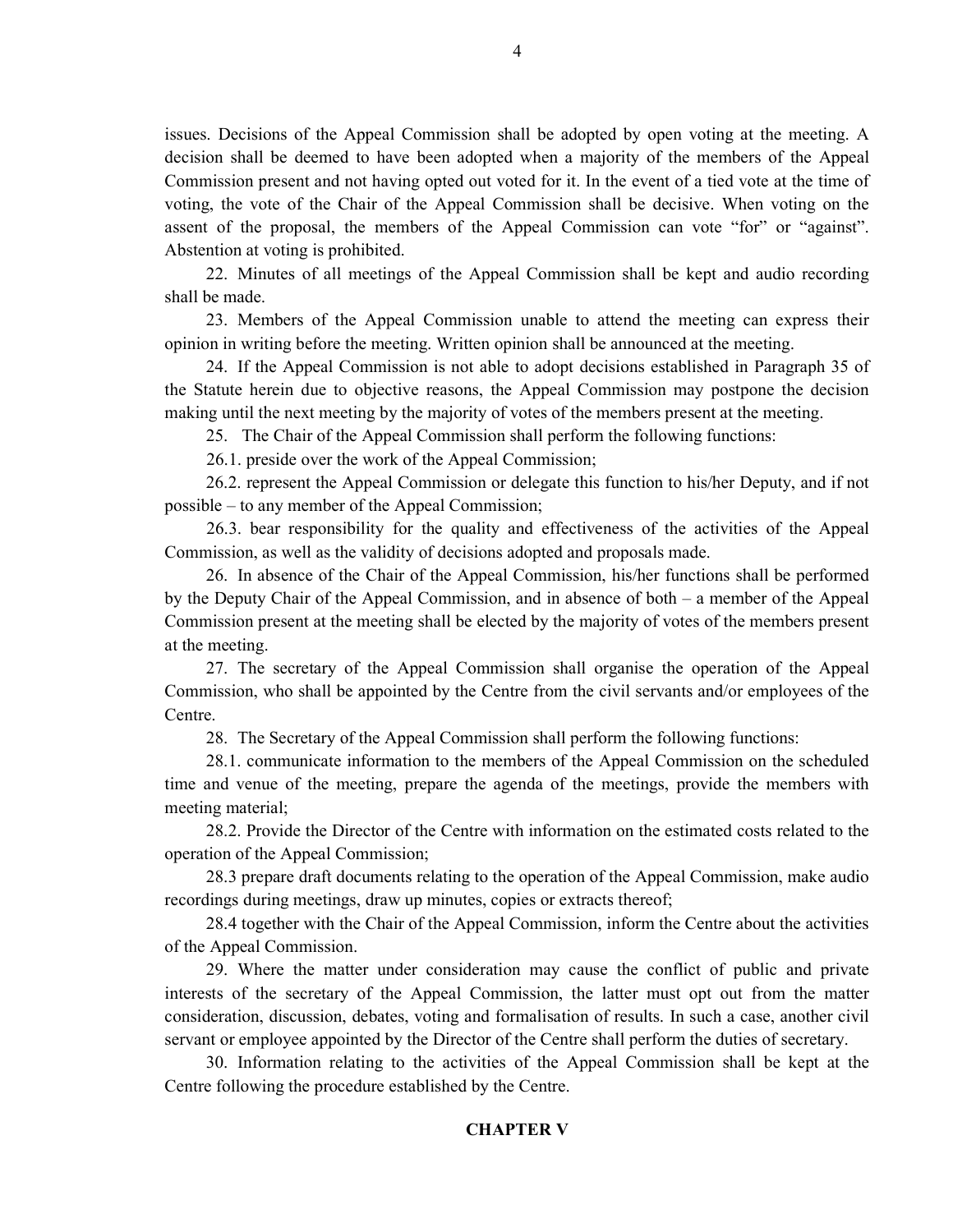#### THE PROCEDURE OF MAKING AND HANDLING APPEALS

31. The appeal of a higher education institution shall be handled at the meeting of the Appeal Commission, which shall be headed by the Chair of the Appeal Commission or by another member of the Appeal Commission acting as such.

32. The representative(s) of the higher education institution which made the appeal, the member(s) of the external assessment team and the civil servant or an employee of the Center, the evaluation coordinator, shall also be invited to attend the meeting of the Appeal Commission.

33. The members of the Appeal Commission shall review the materials intended for handling of the appeal, then the representative(s) of the higher education institutions, the expert(s) and the evaluation coordinator shall make their statements, while the members of the Appeal Commission may ask them additional questions. Both the expert(s) and the representative(s) of the higher education institution shall make their statements separately, without hearing each other.

34. Once their statements are made, the Appeal Commission shall hold a discussion and adopt a decision. If the expert (s) or the representative (s) of the higher education institution fails to attend the meeting of the Appeal Commission, it shall not be considered as an obstacle for handling the appeal and adoption of a decision.

35. After handling the appeal, the Appeal Commission shall make one of the following decisions:

35.1. to satisfy the appeal and to instruct the Centre to carry out actions indicated by the Appeal Commission;

35.2. to satisfy the appeal partly and to instruct the Centre to carry out actions indicated by the Appeal Commission;

35.3. to reject the appeal and to leave the decision of the Centre in effect.

36. By satisfying the appeal in full or partly, the Appeal Commission may instruct the Centre to take one of the following steps: return the evaluation findings to the Study Programme Evaluation Commission or the Higher Education Evaluation Commission, return the assessment findings to the expert group for correction or perform the repeated external evaluation.

37. The Centre shall notify the applicant in writing about the decision adopted by the Appeal Commission and present a copy or extract of the minutes of the Commission's meeting.

### CHAPTER VI FINAL PROVISIONS

38. Public procurement services agreement shall be signed with the members of the Appeal Commission following the procedure established by law.

39. Remuneration to the members of the Appeal Commission for their work shall be paid from the budget of the Centre.

40. Any amendments to the Statute may be made by the proposal of the Appeal Commission or the Centre.

 $\mathcal{L}_\text{max}$ 

5

Amendments: